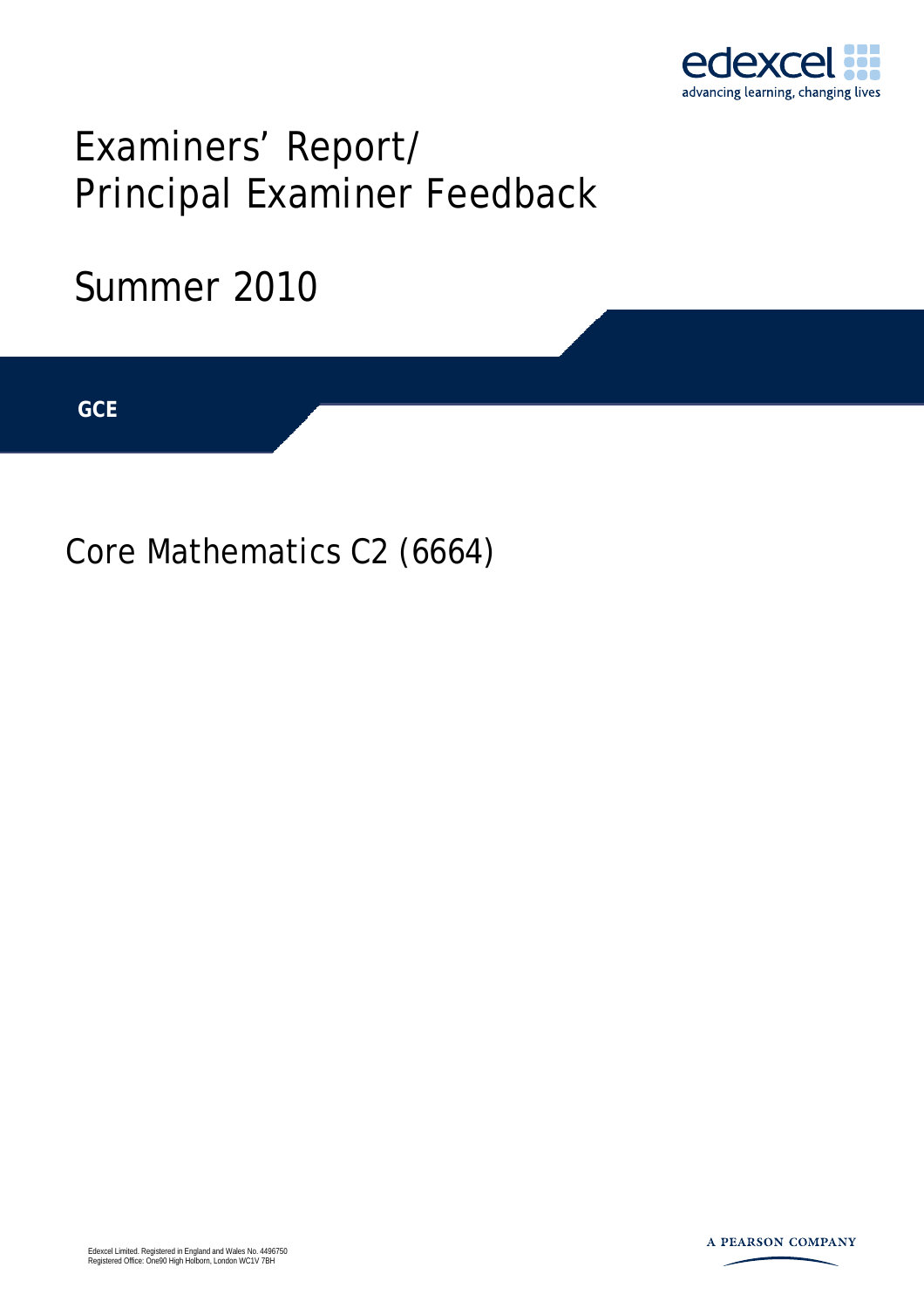Edexcel is one of the leading examining and awarding bodies in the UK and throughout the world. We provide a wide range of qualifications including academic, vocational, occupational and specific programmes for employers.

Through a network of UK and overseas offices, Edexcel's centres receive the support they need to help them deliver their education and training programmes to learners.

For further information, please call our GCE line on 0844 576 0025, our GCSE team on 0844 576 0027, or visit our website at www.edexcel.com.

If you have any subject specific questions about the content of this Examiners' Report that require the help of a subject specialist, you may find our Ask The Expert email service helpful.

Ask The Expert can be accessed online at the following link:

http://www.edexcel.com/Aboutus/contact-us/

Summer 2010

Publications Code UA023698

All the material in this publication is copyright © Edexcel Ltd 2010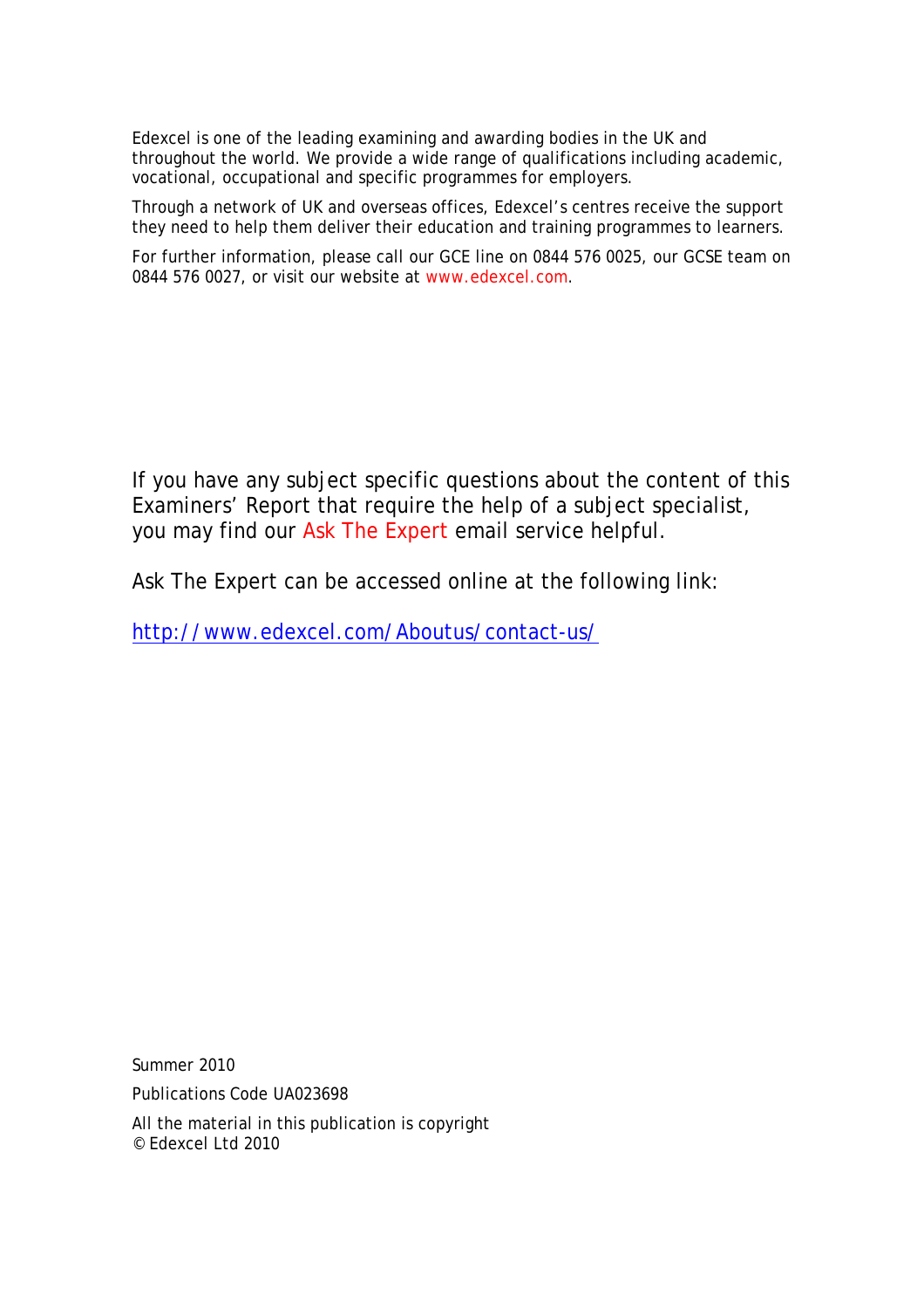### **Core Mathematics Unit C2 Specification 6664**

#### **Introduction**

Many of the more familiar questions on this paper were well answered by the majority of candidates, with 'common mistakes' appearing less frequently than in previous C2 papers. As before, candidates struggled with questions involving trigonometry or logarithms. Standards of algebra and mathematical notation were often disappointing. There were a number of 'show that' questions (with given answers) on this paper, where, to obtain full marks, all necessary steps in the working had to be shown. It was common for marks to be lost in these questions. In numerical work, accuracy marks were sometimes lost either through premature approximation or through failure to give an answer to the required level of accuracy.

In general, candidates appear to have had plenty of time to complete the paper. Indeed, for the last part of Q10, many had time to attempt a very lengthy alternative method when it should have been clear from the mark allocation (3 marks) that there was a much more concise approach.

As noted in many recent reports, candidates who quote standard formulae before beginning to use them are more likely to safeguard method marks when they make mistakes.

#### **Report on individual questions**

#### **Question 1**

Part (a) was answered correctly by the majority of candidates, although 4.00 (or 4) was sometimes given instead of 4.01 as the third missing value in the table.

The trapezium rule was often accurately used in part (b), although using  $n \mid in \frac{b-a}{a} \mid$ ⎠  $\left(\sin \frac{b-a}{a}\right)$ ⎝  $\int_{\mathbb{R}^n} b$ *n*  $\left(\sin \frac{b-a}{a}\right)$  as the

number of ordinates instead of the number of intervals was again a common mistake. Some candidates left out the main brackets and multiplied only the first two terms by 0.5*h*. Others wrongly included 1 and/or 5 in the bracket to be doubled. Just a few ignored the demand for the trapezium rule and attempted the integration by 'calculus'.

#### **Question 2**

Although many candidates opted for long division rather than the remainder theorem in part (a), most scored the method mark and many accurately achieved the correct value for the remainder.

Long division in part (b) often led to the correct quadratic, which most candidates factorised correctly. Correct factorisation by inspection was seen occasionally, but attempting (by trial and error) to find further solutions by using the factor theorem was rarely successful. Some candidates, having found factors, thought they had finished and did not proceed to give any solutions to the equation. The 'obvious' solution  $x = 5$  was sometimes omitted. 'Implicit' solutions such as  $f(5) = 0$  were generously allowed on this occasion.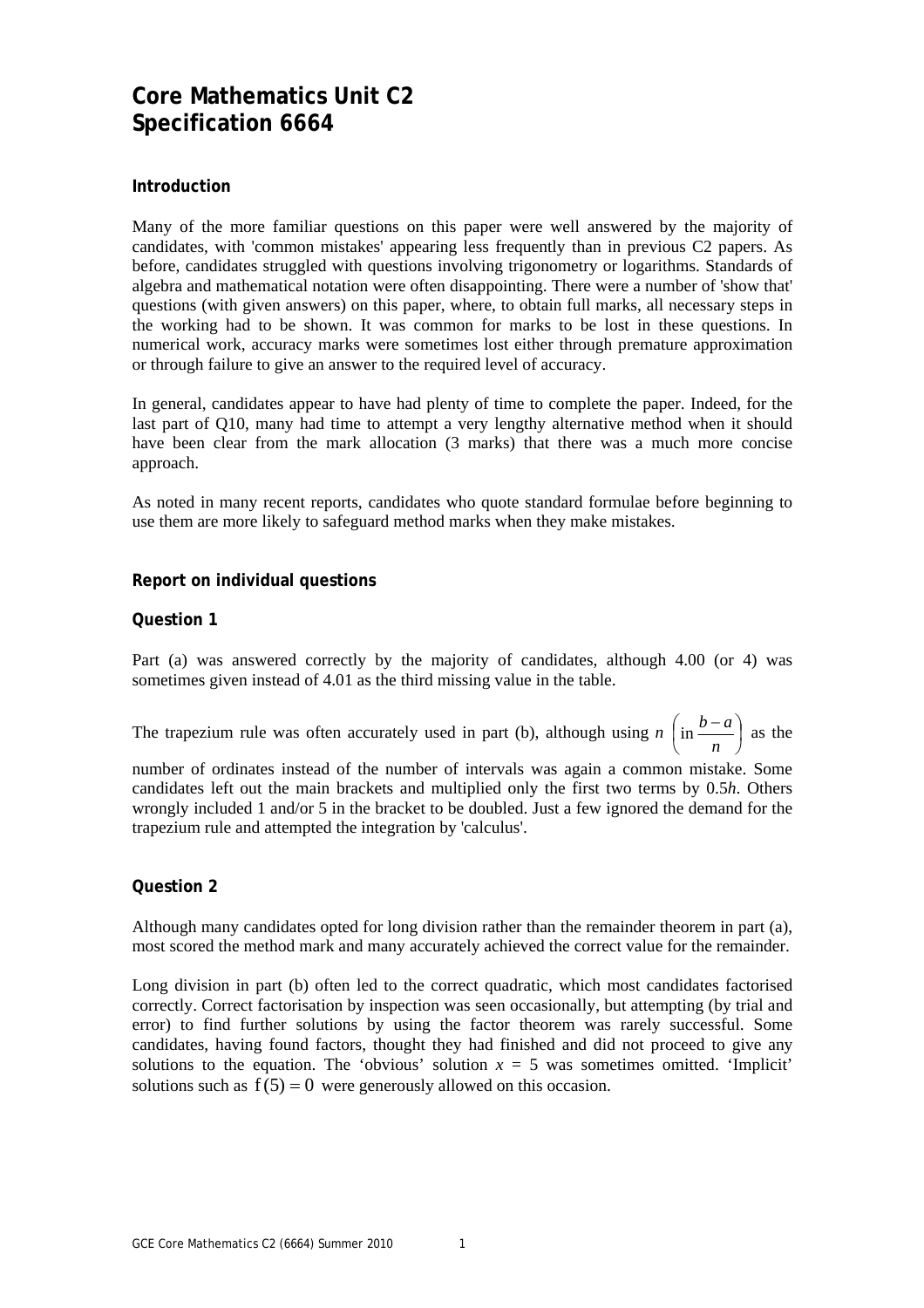#### **Question 3**

The differentiation in part (a) of this question was usually completed correctly, although the  $k\sqrt{x}$  term sometimes caused problems, with *k* being omitted or  $\sqrt{x}$  misinterpreted.

It was clear in part (b), however, that many candidates did not know the condition for a function to be decreasing. Some substituted  $x = 4$  into y rather than *x y* d  $\frac{dy}{dx}$  and some used the second derivative. Even those who correctly used *x y* d  $\frac{dy}{dx}$  were usually unable to proceed to a correct 1

solution, either making numerical mistakes (often being unable to find the correct value of  $4^{-2}$  $4^{-\frac{1}{2}}$ or failing to deal correctly with the required inequality. The answer  $k = 32$  was commonly seen instead of  $k > 32$ .

#### **Question 4**

In part (a), most candidates exhibited understanding of the structure of a binomial expansion and were able to gain at least the method mark. Coefficients were generally found using the  $(1+x)^n$  binomial expansion formula, but Pascal's triangle was also popular. The correctly simplified third and fourth terms,  $21a^2x^2$  and  $35a^3x^3$ , were often obtained and it was pleasing that  $21ax^2$  and  $35ax^3$  appeared less frequently than might have been expected from the evidence of previous C2 papers. Candidates tend to penalise themselves due to their reluctance to use brackets in terms such as  $21(ax)^2$  and  $35(ax)^3$ .

Part (b) was often completed successfully, but some candidates included powers of *x* in their 'coefficients'. There is still an apparent lack of understanding of the difference between 'coefficients' and 'terms'. Although the question asked for the 'values' of *a*, some candidates gave only  $a = 5$ , ignoring the other possibility  $a = -5$ .

#### **Question 5**

While many struggled with this question, strong candidates often produced clear, concise, wellstructured responses.

Finding the value of tan  $\theta$  in part (a) proved surprisingly difficult. The most common wrong answer was 2  $\frac{5}{2}$  instead of 5  $\frac{2}{5}$ , but many candidates failed to obtain *any* explicit value of  $\tan \theta$ . Some, not recognising the link between the two parts of the question, failed in part (a) but went on to find a value of  $\tan 2x$  in part (b) before solving the equation. Most candidates achieved an acute value for  $2x$  and then used the correct method to find the second solution. At this stage some omitted to halve their angles and some did not continue to find the other two solutions in the given range. Alternative methods using double angle formulae were occasionally seen, but were rarely successful. Some candidates resorted to using interesting 'identities' such as  $\cos 2x = 1 - \sin 2x$ .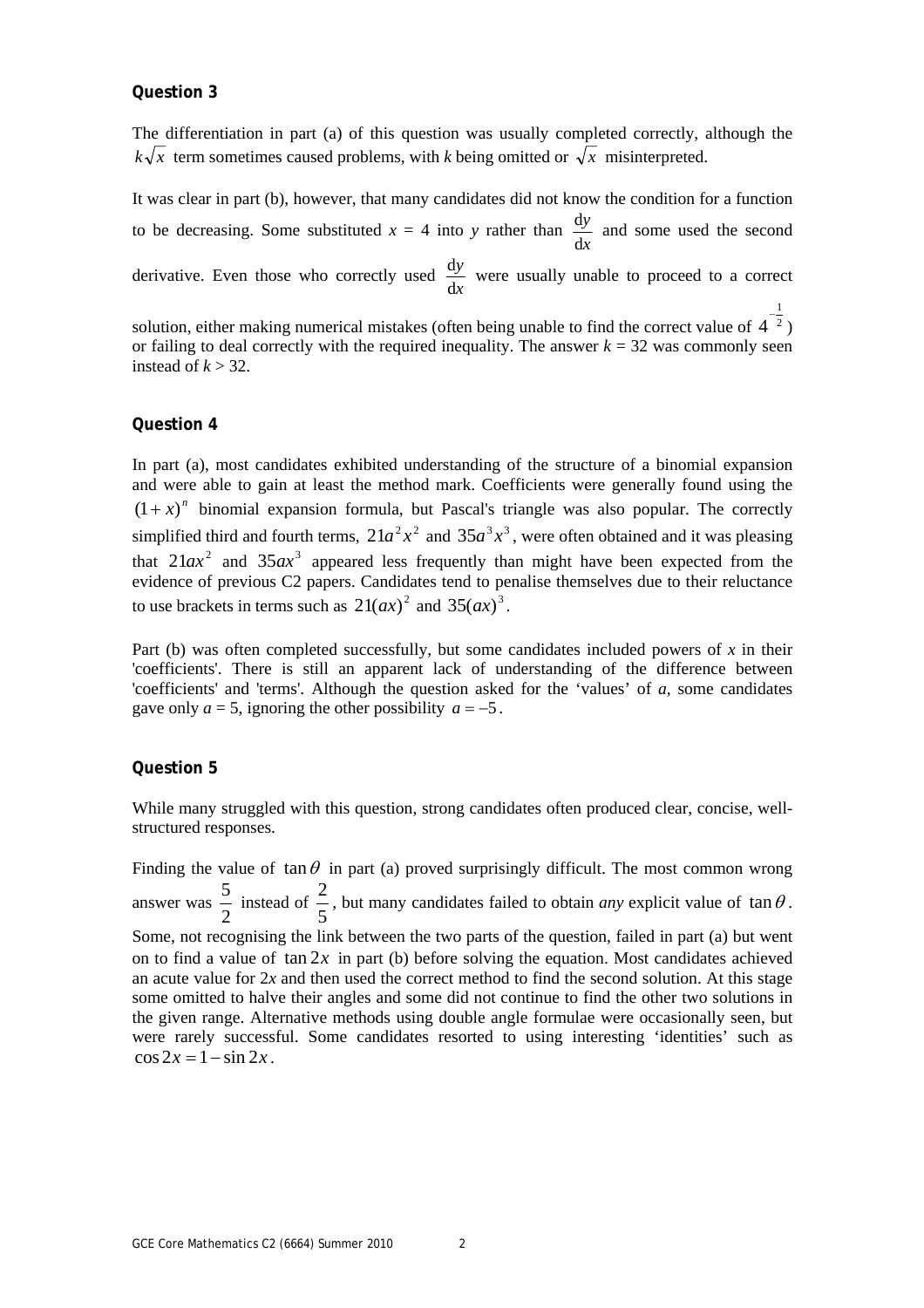#### **Question 6**

In parts (a) and (b) of this question, most candidates were able to quote and accurately use the formulae for length of an arc and area of a sector. Wrong formulae including  $\pi$  were occasionally seen and it was sometimes felt necessary to convert 0.7 radians into degrees.

Despite the right-angled triangle, a very popular method in part (c) was to find the angle *C* and use the sine rule. For angle *C*, many candidates used 0.87 radians (or a similarly rounded version in degrees) rather than a more accurate value. This premature approximation resulted in an answer for *AC* that was not correct to 2 decimal places, so the accuracy mark was lost.

In part (d), although a few candidates thought the region *H* was a segment, most were able to make a fair attempt to find the required area. There was again an unwillingness to use the fact that triangle *OAC* was right-angled, so that  $\frac{1}{a}ab\sin C$ 2  $\frac{1}{2}$  *ab* sin *C* appeared frequently. Unnecessary calculations (such as the length of *OC*) were common and again premature approximation often led to the loss of the accuracy mark.

#### **Question 7**

In part (a), while some candidates showed little understanding of the theory of logarithms, others produced excellent solutions. The given answer was probably helpful here, giving confidence in a topic that seems to be demanding at this level. It was important for examiners to see full and correct logarithmic working and incorrect statements such as  $log(2x-13)$  $\log(x-5)^2 - \log(2x-13) = \frac{\log(x-5)^2}{2}$  $(x-5)^2 - \log(2x-13) = \frac{\log(x-5)^2}{\log(2x-13)}$  were penalised, even when there was apparent 'recovery' (helped by the given answer). The most common reason for failure was the inability to deal with the 1 by using  $\log_3 3$  or an equivalent approach. From  $\log_3 \frac{(x-3)}{(2x-13)} = 1$  $\log_3 \frac{(x-5)^2}{(x-1)^2}$  $\frac{(x-5)^2}{(2x-13)} =$ *x*  $\frac{x-5^2}{(x-1)^2} = 1$ , it was good to see candidates using the base correctly to obtain  $\frac{(x-5)^2}{(x-5)^2} = 3^1$ 3  $\frac{(x-5)^2}{(2x-13)} =$ *x*  $\frac{(x-5)^2}{(x-5)^2}$  = 3<sup>1</sup>, from which the

required equation followed easily.

Even those who were unable to cope with part (a) often managed to understand the link between the parts and solve the quadratic equation correctly in part (b). It was disappointing, however, that some candidates launched into further logarithmic work.

#### **Question 8**

To establish the *x-*coordinate of the maximum turning point in part (a), it was necessary to differentiate and to use  $\frac{dy}{dx} = 0$  $\frac{dy}{dx} = 0$ . Most candidates realised the need to differentiate, but the use of the zero was not always clearly shown.

Methods for finding the area in part (b) were often fully correct, although numerical slips were common. Weaker candidates often managed to integrate and to use the limits 0 and 2, but were then uncertain what else (if anything) to do. There were some attempts using *y* coordinates as limits. While the most popular method was to simply subtract the area under the curve from the area of the appropriate rectangle, integrating  $24 - (x^3 - 10x^2 + 28x)$  between 0 and 2 was also frequently seen. Occasional slips included confusing 24 (the *y*-coordinate of *P*) with 28, subtracting 'the wrong way round' and failing to give the final answer as an exact number.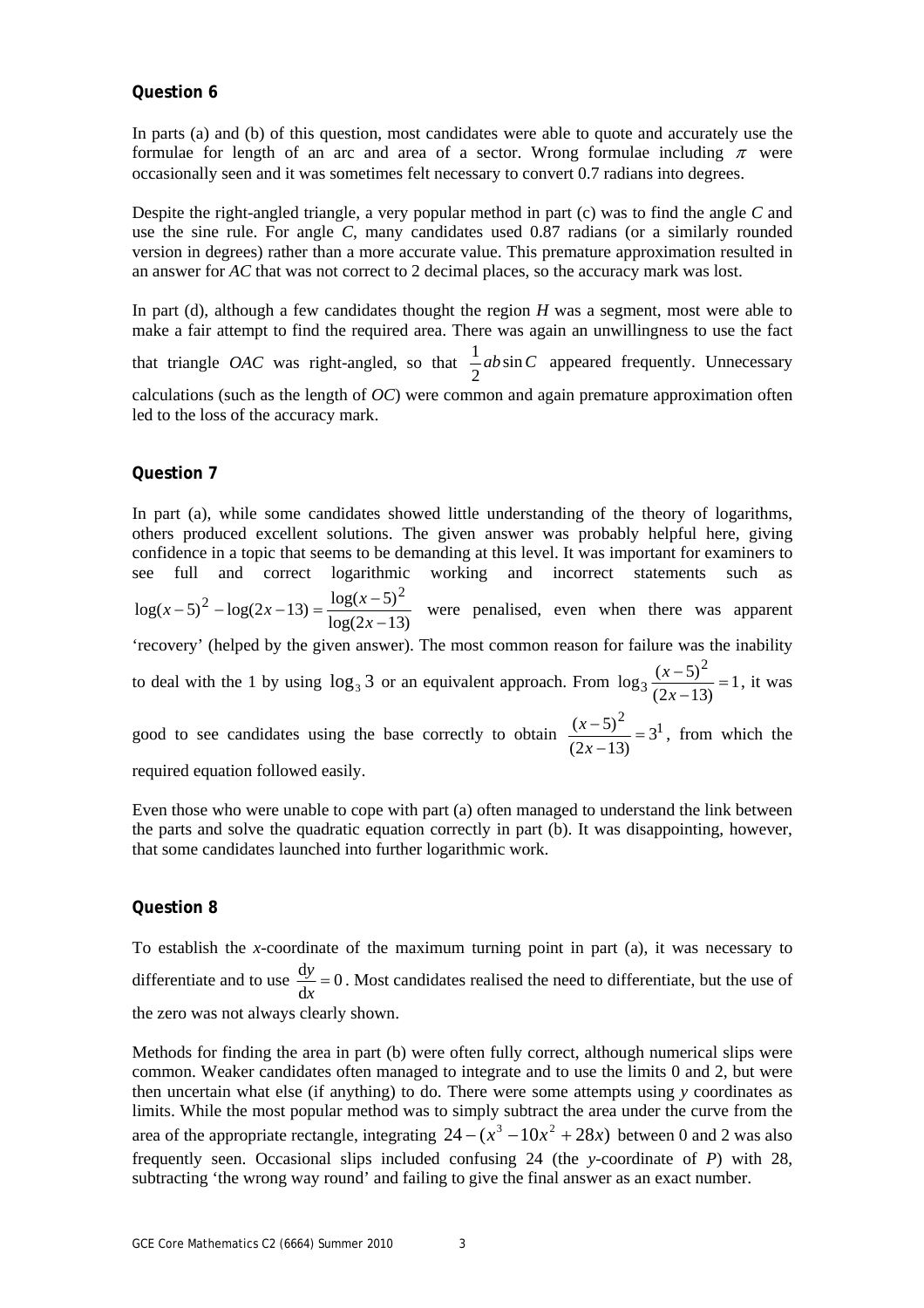#### **Question 9**

Parts (a) and (b) of this geometric sequence question were usually correctly answered, although 0.03 instead of 1.03 was occasionally seen as the common ratio.

In part (c), lack of confidence in logarithms was often apparent. Some candidates failed to get started, omitting the vital step  $25000r^{N-1} > 40000$ , while others tried to use the sum formula rather than the term formula. Often the working was insufficiently convincing to justify the progression to  $(N-1)\log 1.03 > \log 1.6$ . Showing each step in the working is important when, as here, the answer is given.

There was much more success in part (d), where the result of part (c) had to be used (although other methods such as 'trial and improvement' were possible). Manipulation of the inequality often gave  $N > 16.9$ , but it was disappointing that many candidates lost a mark by giving 16.9 rather than 17 as the value of *N*.

The majority of candidates interpreted the requirement of part (e) correctly as the sum of a geometric series. A few used  $ar^{n-1}$  instead of the sum formula, but in general there were good attempts to find the total sum of money. It was, of course, possible to avoid the sum formula by calculating year by year amounts, then adding, but those who used this inefficient approach tended to make mistakes. Rounding to the nearest  $\pounds1000$  was required, but some candidates ignored this or rounded incorrectly, losing the final mark.

#### **Question 10**

In part (a), most candidates were able to write down an expression for the radius of the circle (or the square of the radius). Most were also familiar with the form of the equation of a circle, although some weaker candidates gave equations of straight lines. Sometimes radius was confused with diameter, sometimes  $(10, 7)$  was used as the centre instead of  $(2, 1)$  and sometimes the equation of the circle was given as  $(x-2)^2 + (y-1)^2 = 10$  instead of  $(x-2)^2 + (y-1)^2 = 10^2$ .

Many candidates knew the method for finding the equation of the tangent at (10, 7). Typical mistakes here were to invert the gradient of the radius *AB*, to find a line parallel to the radius and to find a line through the centre of the circle.

Part (c), for which there was a very concise method, proved difficult even for able candidates. Those who drew a simple sketch were sometimes able to see that the length of the chord could easily be found by using Pythagoras' Theorem, but a more popular (and very lengthy) approach was to find the equation of the chord, to find the points of intersection between the chord and the circle, and then to find the distance between these points of intersection. This produced a great deal of complicated algebra and wasted much time. Mistakes usually limited candidates to at most 1 mark out of 3, but a few produced impressively accurate algebra.

Weaker candidates often made little progress with this question..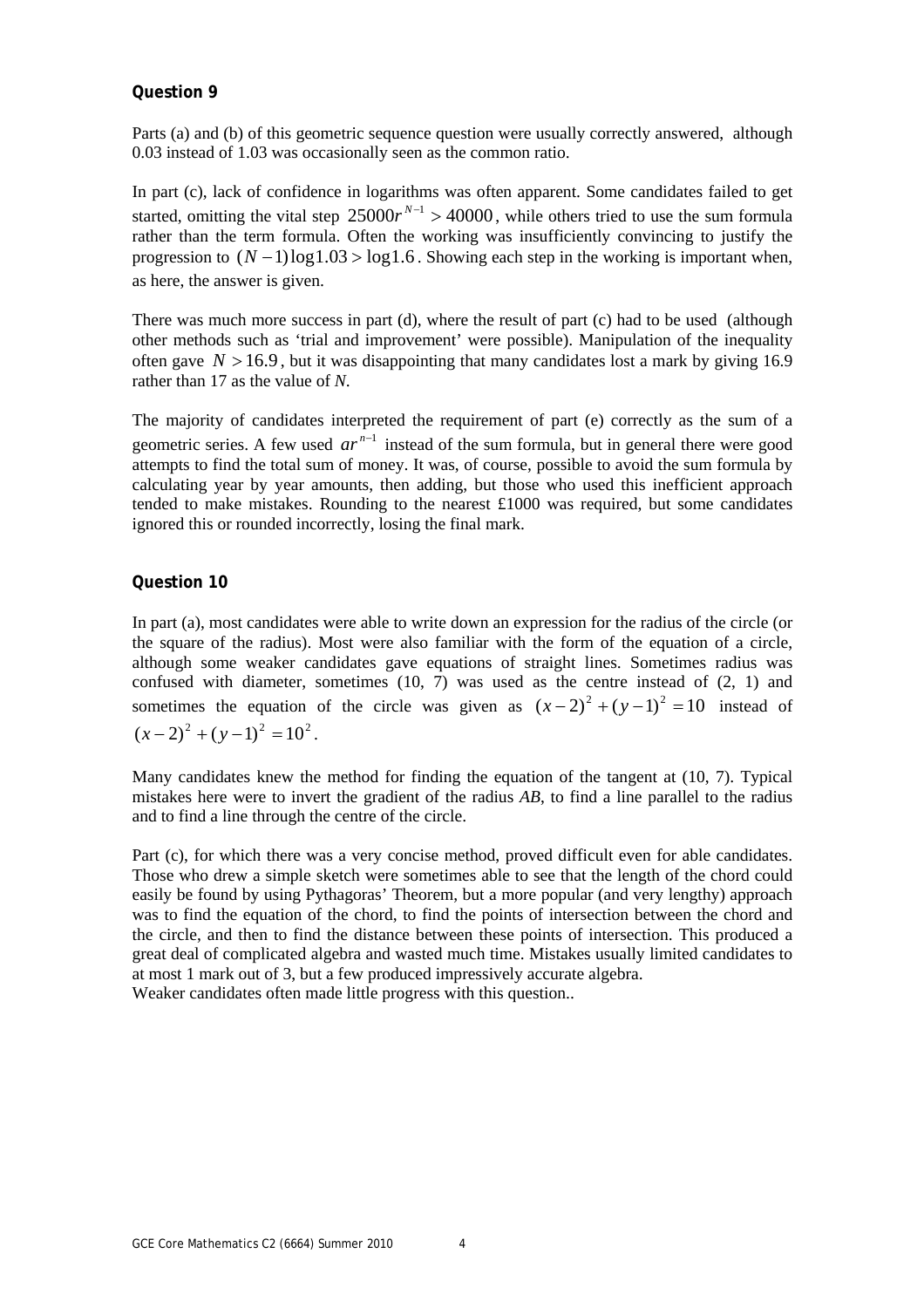## **Grade Boundary Statistics**

| Module         |                                   | Grade            | $A^*$ | A  | B  | $\mathsf{C}$ | D  | E  |
|----------------|-----------------------------------|------------------|-------|----|----|--------------|----|----|
|                |                                   | Uniform<br>marks | 90    | 80 | 70 | 60           | 50 | 40 |
| AS             | 6663 Core Mathematics C1          |                  |       | 59 | 52 | 45           | 38 | 31 |
| AS             | 6664 Core Mathematics C2          |                  |       | 62 | 54 | 46           | 38 | 30 |
| AS             | 6667 Further Pure Mathematics FP1 |                  |       | 62 | 55 | 48           | 41 | 34 |
| AS             | 6677 Mechanics M1                 |                  |       | 61 | 53 | 45           | 37 | 29 |
| AS             | 6683 Statistics S1                |                  |       | 55 | 48 | 41           | 35 | 29 |
| AS             | 6689 Decision Maths D1            |                  |       | 61 | 55 | 49           | 43 | 38 |
| A2             | 6665 Core Mathematics C3          |                  | 68    | 62 | 55 | 48           | 41 | 34 |
| A2             | 6666 Core Mathematics C4          |                  | 67    | 60 | 52 | 44           | 37 | 30 |
| A2             | 6668 Further Pure Mathematics FP2 |                  | 67    | 60 | 53 | 46           | 39 | 33 |
| A2             | 6669 Further Pure Mathematics FP3 |                  | 68    | 62 | 55 | 48           | 41 | 34 |
| A <sub>2</sub> | 6678 Mechanics M2                 |                  | 68    | 61 | 54 | 47           | 40 | 34 |
| A2             | 6679 Mechanics M3                 |                  | 69    | 63 | 56 | 50           | 44 | 38 |
| A2             | 6680 Mechanics M4                 |                  | 67    | 60 | 52 | 44           | 36 | 29 |
| A2             | 6681 Mechanics M5                 |                  | 60    | 52 | 44 | 37           | 30 | 23 |
| A2             | 6684 Statistics S2                |                  | 68    | 62 | 54 | 46           | 38 | 31 |
| A2             | 6691 Statistics S3                |                  | 68    | 62 | 53 | 44           | 36 | 28 |
| A2             | 6686 Statistics S4                |                  | 68    | 62 | 54 | 46           | 38 | 30 |
| A2             | 6690 Decision Maths D2            |                  | 68    | 61 | 52 | 44           | 36 | 28 |

The table below gives the lowest raw marks for the award of the stated uniform marks (UMS).

## **Grade A\***

Grade A\* is awarded at A level, but not AS to candidates cashing in from this Summer.

- For candidates cashing in for GCE Mathematics (9371), grade A\* will be awarded to candidates who obtain an A grade overall (480 UMS or more) *and* 180 UMS or more on the total of their C3 (6665) and C4 (6666) units.
- For candidates cashing in for GCE Further Mathematics (9372), grade A\* will be awarded to candidates who obtain an A grade overall (480 UMS or more) *and* 270 UMS or more on the total of their best three A2 units.
- For candidates cashing in for GCE Pure Mathematics (9373), grade A\* will be awarded to candidates who obtain an A grade overall (480 UMS or more) *and* 270 UMS or more on the total of their A2 units.
- For candidates cashing in for GCE Further Mathematics (Additional) (9374), grade A\* will be awarded to candidates who obtain an A grade overall (480 UMS or more) *and*  270 UMS or more on the total of their best three A2 units.